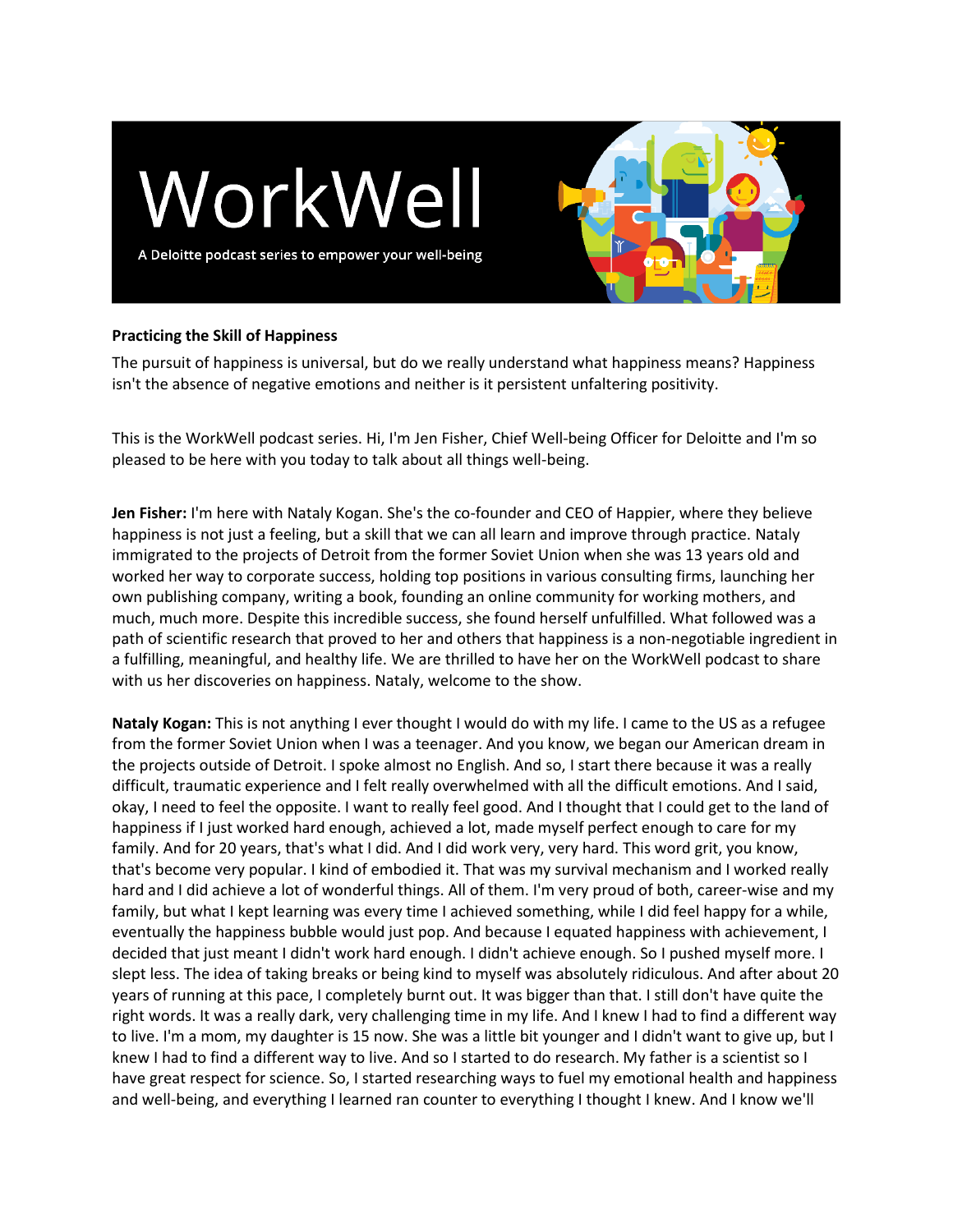talk about it, but that's how my journey brought me from a media and tech executive to someone who had completely burnt out. And I had to learn from scratch. When I started to learn these skills and I started to look at the research and actually practice it and see the benefits in my own life, I knew that I had to quit whatever else I was doing and dedicate my life to sharing these science-backed skills with others, because if they can work for me, I know they can help so many people.

**Jen:** Let's dig into that because I think many people, including myself for a very long time, hold the false belief that happiness is really the absence of negative emotions. But you have a better definition of happiness. Can you share that with us?

**Nataly**: Yes, absolutely. And I'm so, I'm so grateful you're starting there because there are kind of a few critical mindset shifts that I made on my journey that allowed me to transform how I live. And that was one of them. It was recognizing that happiness does not come when everything is perfect. And happiness does not mean that you're positive all the time. True, genuine happiness is about embracing our life as it is with all of its imperfections and challenges. And within that, practicing our gratitude and kindness and awareness to find those moments of presence. And my very simple short definition is that happiness doesn't mean you're positive all the time, it means you'll learn how to embrace all of your different feelings as a human being. The easy ones, the pleasant ones, as well as the difficult ones. And you'll notice that I actually try really hard to not use the word negative feelings because, I know I did. I'm incredibly lucky to have a chance to work with hundreds of thousands of people. So I really have a big sample set. As you said, so many people, we spend so much of our emotional energy sorting emotions. You know, these are the positive ones. I want to feel these. These are the negative ones. I shouldn't feel them or let me try to run away from them. But as you probably know, research actually shows that when you allow yourself to feel a difficult feeling, stress, sadness, anxiety, worry, fear, whatever that is, all of these emotions we're all feeling right now. When you allow yourself to feel it without telling yourself you shouldn't feel it or coping by ignoring it, you actually feel that emotion for a shorter amount of time and you feel it with less intensity. And that is because, as Carl Jung, a famous psychologist and psychotherapist said, "That which you resist, persists." When we resist our difficult feelings, when we try really, really, really hard as I used to, to not feel them because we're afraid that we'll get stuck in them. That's the number one reason why people don't allow themselves to embrace the difficult feelings. But when we resist them, we actually spend a lot of energy fighting with our feelings, fighting with our reality, which actually prevents us from moving through them.

**Jen:** Wow. So that, I mean, it's hard to not reflect on what you just said and think about what we're going through right now with the coronavirus pandemic and this global sadness and fear and anxiety and all of these negative emotions. It can feel, especially for me, I mean, I almost feel guilty right now feeling happy or seeking happiness. Talk to me a little bit about that.

**Nataly**: Yes. I'm loving your questions, Jen. I just have to tell you, I'm so grateful, truly, for your thoughtful questions. It's such a gift in any interview. So, thank you. It's such a relevant question. It's been coming up so much, I cannot tell you. This is probably the second most common question I get right now. When this lockdown started, I started doing virtual sessions for teams and companies and also pro bono for the medical community. And this has been coming, actually, so we've been doing a lot of pro bono sessions for doctors and, if you can believe it, these are doctors on the front lines of fighting coronavirus. Like, these are doctors. I did a session yesterday, people came from the ICU. I was humbled to a degree I cannot describe, and they are the ones asking this question. You would think that they wouldn't feel guilty for finding moments of joy. They are out there dealing with the sadness and the loss and the challenge, but it's coming up a lot. And so, I want to give some really tangible answers. And the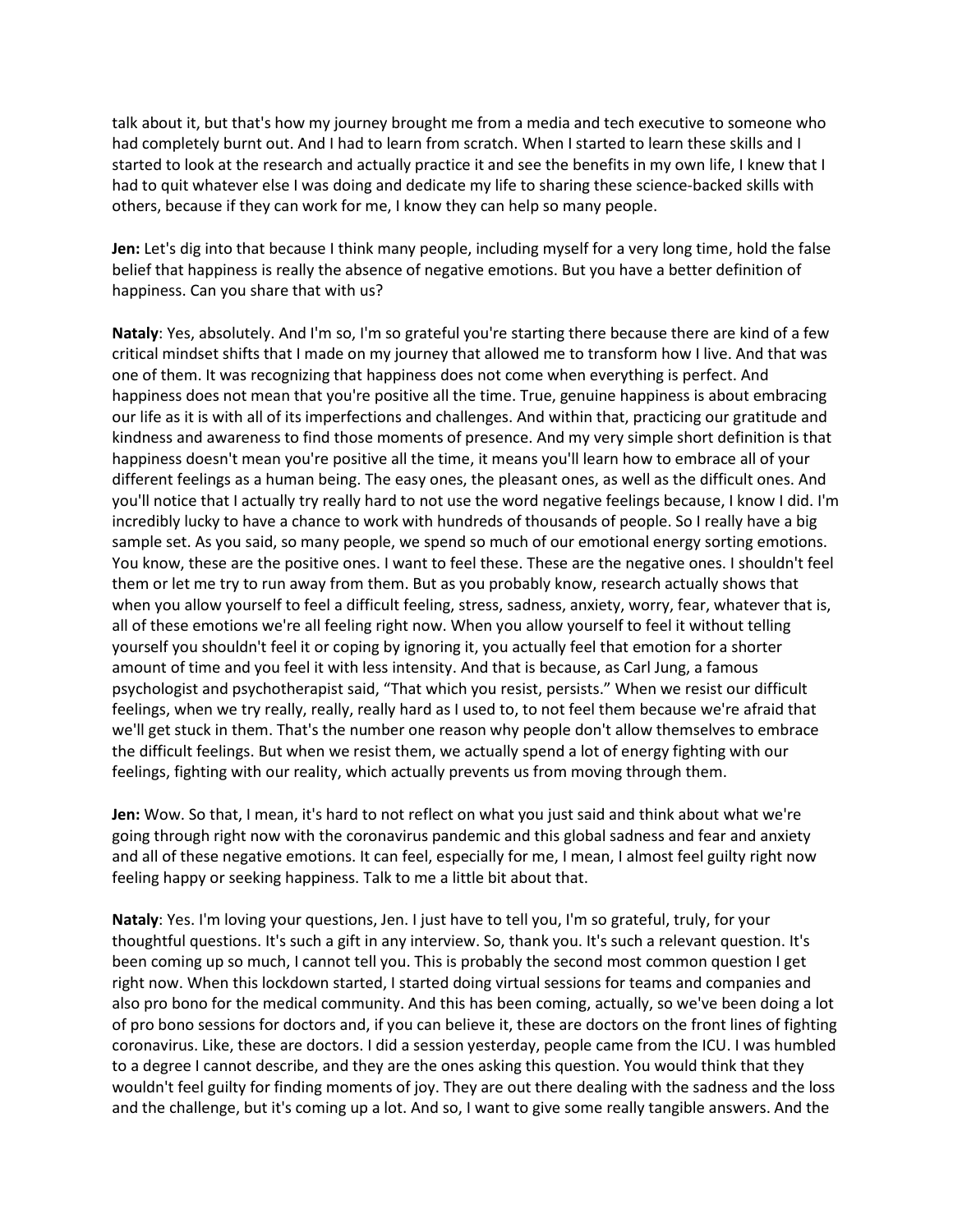first thing I just want to say, guilt is something that is so familiar to me. You know, I am willing to say that as a Russian Jew, I got the guilt thing down and I actually spent most of my life believing that feeling guilt is a good sign. Like, if I feel guilty it means I'm doing something valuable. And so, one of the first things I want to say is the question that I would offer to anyone who may say, or like you said, you're feeling guilty for feeling joy: Is guilt helpful to anyone? This is the question that I asked myself when I get into that headspace. Is feeling guilty helping anyone? Does that help me be a better mom? Does it help me be a better colleague? Does it help me do better work? Does that guilt help me help people who are struggling more? No, it doesn't. Guilt is an emotion that actually the only function of guilt is it feeds our ego and our ego loves to help us suffer. And so, that's one of the first questions to just help think about it. But the other thing and perhaps the more important message, and again this was also a huge shift for me, it was even on the journey that I briefly talked about on my own journey while I was trying to feel good, I also always had this voice in my head of like, it's so selfish to care about your own happiness. There are people in your family who have bigger problems. You should be helping people out there in the world. And here is what helped me is the understanding that we share whatever emotions we have with other people. Human beings are connected. We all sense how we feel and our emotions are contagious, the difficult ones and the positive ones. So if we are harboring the guilt, if we're beating ourselves up, that is what we're sharing with others. That is what we're bringing to our families, our colleagues, everyone we interact with. When we cultivate our well-being, our joy, our happiness, that is what we're bringing to others. So, the question, the other question I would want to ask anyone who is feeling guilty about cultivating their well-being is, what emotions do you want to spread to other people right now? What kind of contagion do you want to create emotionally and that recognition. And there's so much research on that. One of the preeminent scientists, Dr. Nicholas Christakis. He is, probably one of the top scientists (he's at Yale now) who has studied how emotions spread, how behaviors spread. He's actually done some groundbreaking work on the coronavirus spread. He's got this incredible Ted talk that I recommend about how happiness spreads. So, he and his colleagues have studied this. And when you feel happier, your friends feel happier, your family feels happier, you spread that to your colleagues. And I feel that at this time we're all dealing with so much challenge and overwhelm that it is our responsibility to cultivate our well-being so we can bring that to others. Not only is it not something we should be guilty about, but I raise it to a degree that we are responsible for cultivating our own wellbeing so that that is what we spread to other people.

**Jen**: Okay. Well I promise you I'm no longer going to feel guilty about finding happiness and joy right now. And I heard you use happiness and joy. It seems like you're using them interchangeably or are they the same thing or are they different?

**Nataly**: You know, people have asked me that and I try to not dig into words and pick apart. I'm more interested in kind of, I think we all know when we feel it. Do you know what I mean? So, the way I define happiness, I really think of it, the umbrella term is well-being, and happiness is part of it and joy is part of it and embracing our difficult emotions is part of it. And so to me, I think joy perhaps is more momentary. But the other thing I want to say about happiness, which is really important and again for me was one of those powerful mindset shifts is: I consider happiness not as a feeling, not a state of being, but a skill that you can practice. And when I shifted my understanding of happiness that way, it shifted everything for me because again, I used to think of it as a destination. I could achieve my way into or, to be honest, I thought some people were just lucky, right? They just felt happy and I could never feel it, but that's actually scientifically incorrect, right? Research shows that we all have what's called a happiness baseline. So, it's like, it's on our U curve, like many things. Some people are happier naturally than others. My husband, whenever I mention this, I use him as an example. He's one of those people like you could have a really bad day and he wakes up the next morning and he's kind of content.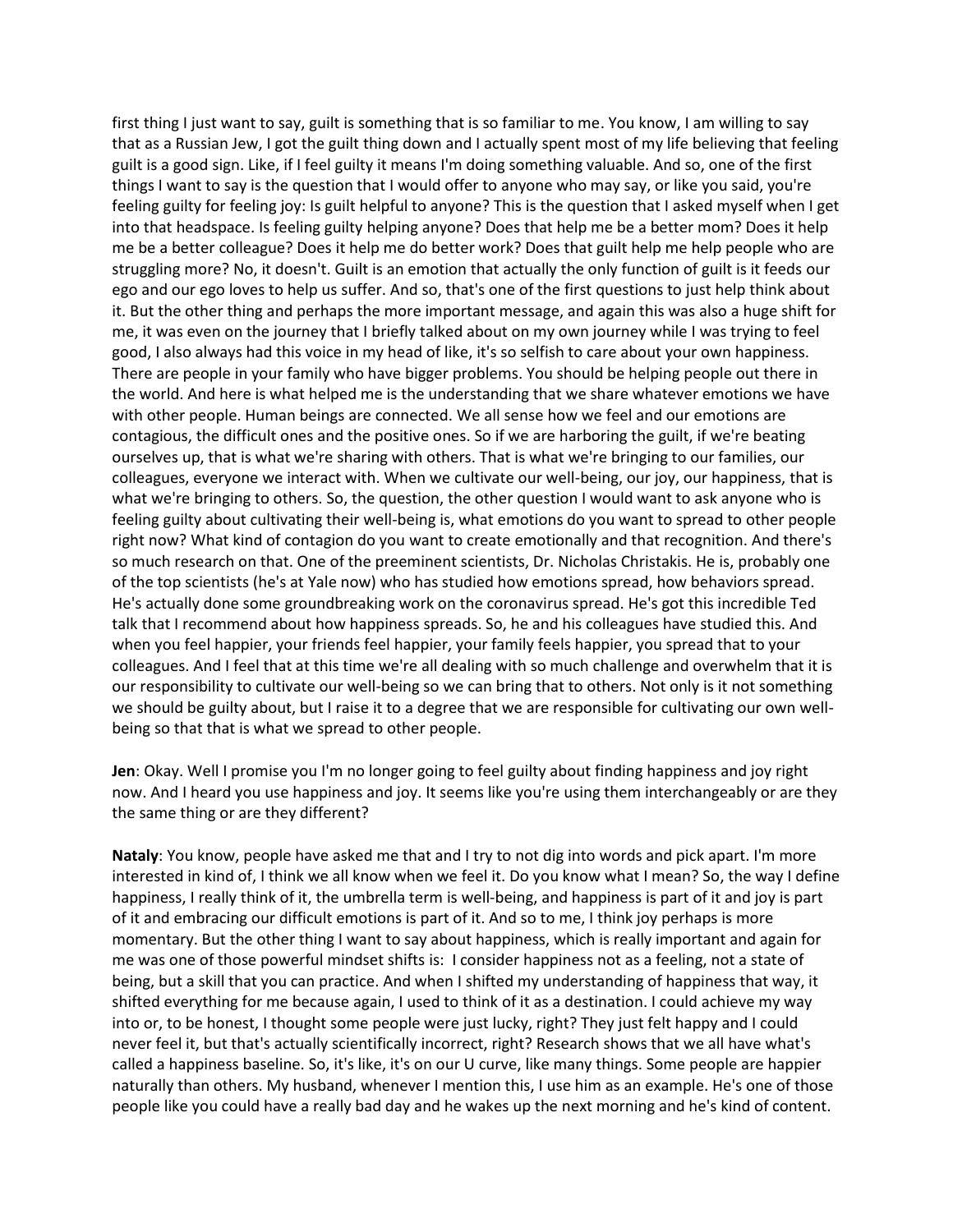Like we all know people like that in our lives. And sometimes that drives me crazy, but mostly I'm very grateful. That is my counterpart. My happiness baseline is so low. Like I'm pointing at my floor right now, right? Like I come from a tradition of guilt and suffering. And so my natural baseline is very low. But the awesome news, and this is the empowering news, is our happiness baseline is only responsible for 50% of how we feel. The other 50% is within our control. And this is why I encourage all of you and you, Jen, to think of your happiness as a skill that you practice. Not a destination, not a feeling, but a skill. Because to me that is so empowering because that just means if I feel down, I can do certain things to feel better. Like any skill, it meets you where you are. And so to me that for me was perhaps the most powerful mindset shift that encouraged me to actually learn the happier skills, incorporate these daily practices. And I'll tell you right now, we're going through, as you said, such a challenging time. I, like everyone else, I have bad days, I have better days. But knowing that I have this toolkit, knowing that my well-being, my happiness is a skill that I can practice so if I'm having a bad day I just need to practice more, has been a really huge help for me.

**Jen**: Wow. Thank you. First of all, I feel like you were describing my husband and me when you were talking about happiness, so I totally feel you there. Tell me, what are some things that you do or that everybody can do to develop this happiness skill or to cultivate this happiness skill?

**Nataly**: So, there are five core skills that I've developed that I teach. We call it the Happier Method and I'll just describe them briefly and give a tangible thing for each one, because I think that'll be the most of service to everyone listening. The first is the skill of acceptance. And this is something I think that is nonnegotiable to practice right now. The skill of acceptance is learning how to look at how things are and how you feel with clarity instead of judgment. And then using that as your starting point to say what is one small thing I can do to honor this moment? To maybe help myself, help my team, help my colleagues and witnessing our feelings, allowing ourselves to actually feel the difficult feelings, not feeling like we need to shift out of them. Acceptance is also about not getting stuck in the should. So, anytime you have should, should is your shorthand for judgment. I shouldn't feel this way. That shouldn't be happening this way. This person shouldn't be doing this. In some way, we're all in this, it shouldn't be like this situation right now, right? We should not be in a global pandemic. But the more that we get stuck in the should, the more emotional energy we waste. And so, the skill of acceptance is really about saying this is how things are, acknowledging the facts instead of getting caught in the judgment. This is how I feel. What is one small thing that I can do to honor this moment? And one of the most tangible ways I offer. So, these are the two steps that I encourage you to practice. And these days I practice this like 20 times a day, because there's a lot of challenges and it's also an incredibly powerful skill to practice with others. One of the most frequent other questions I've been getting recently is, you know, I have a colleague or a loved one who is struggling. How do I help them? We all have a tendency from love. We want to cheer them up. We want to fix the problem. But the biggest gift we can give people who are overwhelmed or struggling is acceptance, is to allow them to feel what they feel and to let them know that it's okay to not feel okay. Because when we give them the opportunity to be present with their feelings, it's easier for them to identify that one small thing they can do. So that's the first skill. The second is the skill of gratitude. Um, and I think we all know what gratitude is. I define it as zooming in on something that is good in your life, even when things are challenging and sharing your appreciation with others. The only thing I want to say about gratitude is you cannot overdo it on gratitude right now. Gratitude is one of the most powerful sources of resilience. There's 11,000 plus research studies that show that when you practice gratitude, it reduces stress. It reduces anxiety, it even helps you sleep better. And I'll offer my favorite gratitude practice – three gratitudes before your first email or your first news article of the day. Before you open your email, before you read your first news article, can you jot down three specific things you're grateful for. The smaller, the better, the more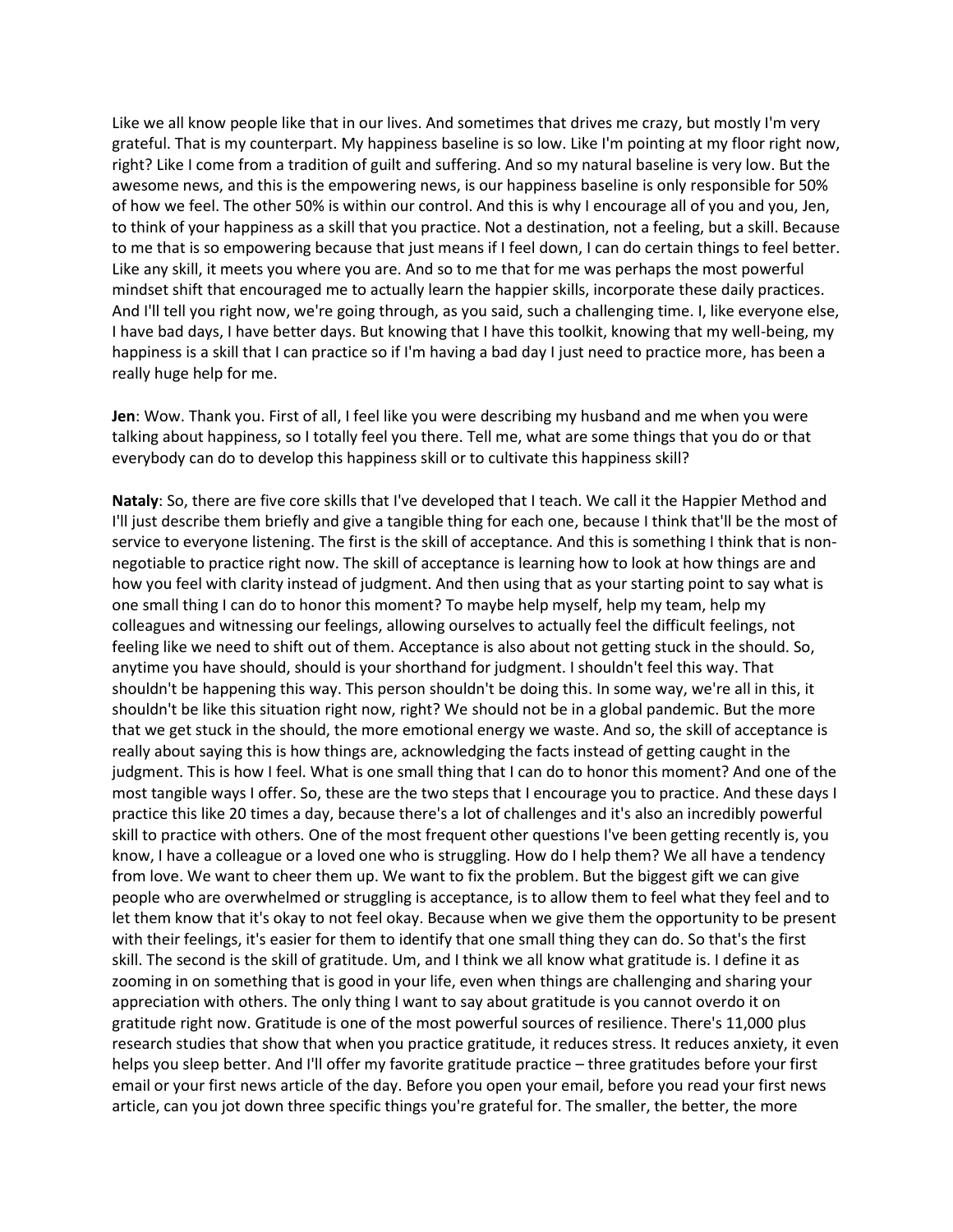specific, the better. Maybe it's your first email of the day is to your colleagues or your friends: Three things I'm grateful for. Maybe it's something you say to your family, but when you do that to begin your day, it's like a primer for your brain. It actually helps to center you in a more positive energy before it gets taken over by negative news or, you know, the email suck. So, that's a skill of gratitude. The third is intentional kindness. And when I often talk about kindness, people are kind of surprised like, well we all know we should be kind. It's kind of funny to talk about as a skill, but I'm not asking you to feel kind, I'm asking you to actually practice it intentionally, daily. Especially right now when so many of us are isolated and really seeking that sense of connection. The best way to cultivate it is by doing something with the intention to support and elevate another person and not expect anything in return. And my favorite kindness practice right now is check-in. It's the simplest thing, but I cannot tell you how powerful it's been and from how many people I've heard who are practicing it to say, it was the smallest thing, but it was so powerful. Pick a person every day that you check in with. I suggest you do it on video or via phone call, but you can also do it by text or email. But checking in has two steps. One is you ask the person how they're doing and without an agenda, without making it about work. And the second piece is the most essential is that you listen, you listen with your full attention, your full heart, your full open mind. It is one of the biggest kindness gifts we can give to people right now. So, that's your kindness practice that you can practice is checking in. The fourth skill is what I call the bigger why. And that is connecting to your sense of purpose but not in the abstract, but by connecting how things you do daily help someone else. So, we all derive a sense of meaning when we connect, how what we are doing, our strength and how are they impacting other people, how are they helping someone else? And my favorite, it's actually a wonderful skill to cultivate right now because it's really hard to get motivated these days. As we've been working with folks in companies and teams, this comes up a lot. I'm having a hard time feeling motivated, the world is going through so much. I call this practice a to-do list makeover. Look at your to-do list, pick a couple tasks. If you have a task that you really don't feel like doing or it's been there for a while, that's a good one. Ask yourself, who does this help? And actually, answer the question. Some of them, the answer is easy. Some of them you really have to think about it, but who does it help? A colleague, a customer, another teammate, somebody in your family – who does that help? Because in that answer, connecting that task to how it's helping someone is your sense of purpose, and research shows it increases your motivation and actually helps you to be more resilient. And the fifth skill that I really encourage folks to practice, especially right now is the skill of self-care. And I know Jen, I, as I shared all your posts and encouragement about it, I define self-care as the skill of cultivating a kinder friendship with yourself. I think for most of my life, I never bothered asking a question of what kind of relationship do I have with myself. I never asked myself this question. But the reality is that is perhaps our most important relationship because the way you treat others is rooted in the way that you treat yourself. And, if we are harsh toward ourselves, if we're beating ourselves up, if we're never taking a rest, that is the anxious, stressful energy that we share with others. And so, one of the best ways right now, particularly to practice self-care, is to take short breaks during the day. Even a 10-minute break, research shows, boosts your mood, reduces stress, allows you to actually refocus on your work. I call them little 10-minute self-care resets. And if I could encourage everyone to schedule it on your calendar, so what makes it on my calendar becomes more real. It elevates it to the other meetings and calls. Schedule a 10-minute self-care reset on your calendar. When that time comes, just take a breath and ask yourself, what is something that's fueling or restful that I can do for 10 minutes and do that thing for your break.

**Jen**: Yeah, I love it. I encourage the same, I call them microsteps and so it doesn't have to be a big, big effort. But you know, just reflecting on a couple of the things that you said in particular, gratitude and kindness and what I love about both gratitude and kindness is that the research shows, not only does it benefit the person that you are sharing gratitude or kindness toward, but it benefits you. And so the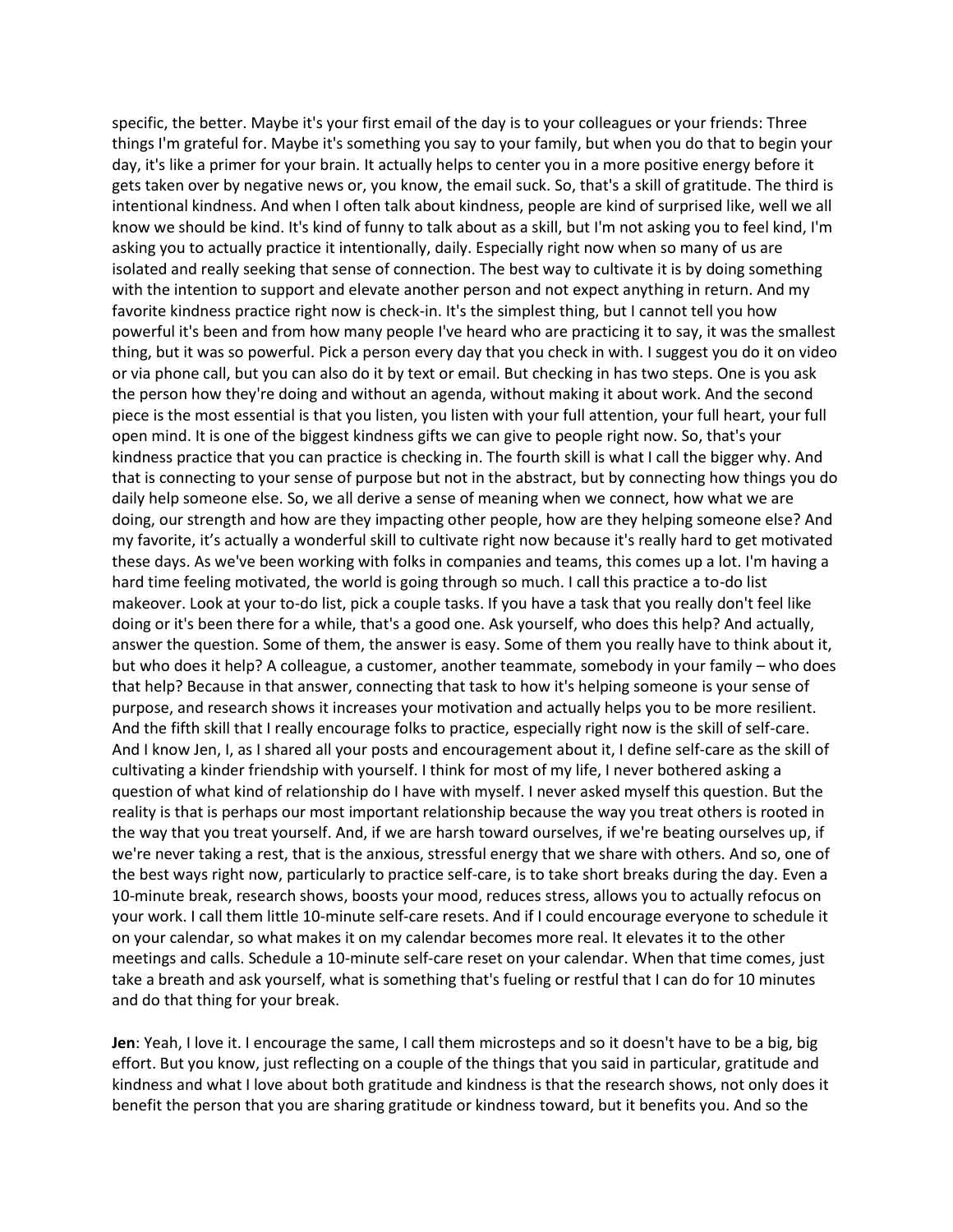benefit is kind of all the way around, right? And so, it elevates everybody and elevates their happiness and well-being in addition to yours. And so I'm a huge fan of both of those.

**Nataly**: It's actually even bigger than that. Research shows that when we observe an act of kindness, even if we're not part of it, we are more likely to feel good and do something kind. So the waves ripple even beyond the people involved.

**Jen**: I want to shift gears and we talked a little bit about, I think you're calling them difficult emotions as opposed to negative emotions, but what is the role of things like failure or the role of things like sadness when it comes to our happiness?

**Nataly**: It's an awesome question. One of the ways that I like to think about it is our emotions are giving us information that we can learn from if we can just approach them again with clarity and not judgment. Allowing ourselves to acknowledge our emotions teaches us something, right? If you are feeling sad and you allow yourself to feel sad, you may learn something. Maybe there is something you can shift. Maybe there's something you can do to feel less sad in the future. Right? It's the same with failure, you know? I'm an entrepreneur. I've been an entrepreneur for 10 years, so failure is kind of par for the course. We all have failure in life, but entrepreneurs in particular, it just comes with the territory. And it's hard. Failure is hard. I just want to say that I feel like it's become a little glorified. It's really hard to fail. There's just a lot of inner criticism that comes with that, disappointing people. It's really, really hard. But the more that we can look at failure as something to learn from versus something to judge, the stronger and better we become. And again, it comes to acceptance. It's not an easy thing to practice, but it's incredibly powerful. If you look at your emotions as information that you can learn from, I think the difficult emotions play a role in our lives. And the other thing that I think is really important to recognize about difficult emotions is they make us human. As human beings, we are not meant to feel good all the time. There's a reason we feel all these difficult things. Research shows that people who have the highest life satisfaction over their lifetime are the people that experienced the greatest variety of emotions. Those are the people that experienced the full range of human emotions, including the difficult ones. I think that part of the role of difficult emotions is also to help us appreciate the easier ones, the more positive ones. It's the saying there is no light without darkness. If we never had a sense of loss, if we never felt sad, how would we know when we feel joyful?

**Jen**: That's something that my husband actually always says to me and we already talked about his baseline being way higher than mine. So perhaps I should start listening to him more often. Just don't tell him that! Another question for you is, is there such a thing as being too happy or trying too hard to be happy?

**Nataly**: So, it's a great question. I think one of the things, trying to be happy and this is why I reframe happiness as a skill, trying to achieve a permanent feeling of like euphoric happiness, which is what I thought I would get to if I just like made myself perfect enough or worked hard enough. Well, there is something wrong with that, because it's just not possible. It is just not possible. Life will never be perfect. It's just not how we are. And speaking of the human brain, our brain is incredibly adaptive. The reason I mentioned that is because we may achieve all the things we want and we feel good for a while, but then our brain gets used to them and it becomes the new normal and they're no longer bringing us happiness. So, just the way that we are as human beings, it's not possible to get to some state of euphoria. And so, I think this is what stopped me. I think this is one of the biggest traps that people fall into, that I was in this thinking that once I just do enough or make myself perfect enough or do XYZ, like I'll feel good all the time. I think that's a trap. It's like this, I call it in my book, the curse in the moving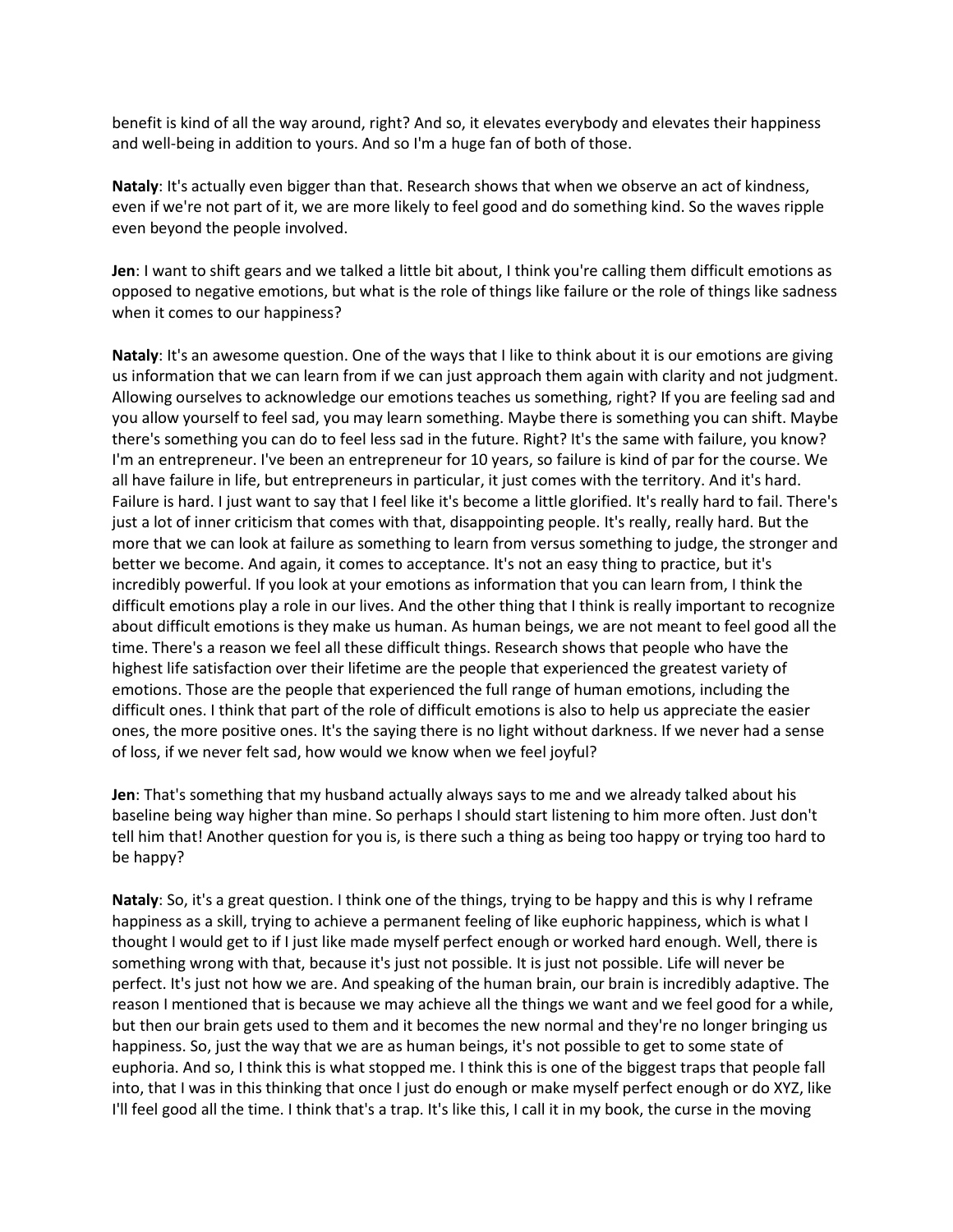baseline. It just keeps moving. But on the flip side, cultivating your happier skills, cultivating your wellbeing. I think it's one of the greatest responsibilities we have as human beings because research shows that people who are happier, people who cultivate well-being are more productive, they're less anxious and stressed. They make for better teammates at work, they are more resilient. They're more likely to help others. They donate more money, they volunteer more time. I can keep going on and on and on. The ultimate headline there is that when you cultivate your happiness and well-being, you allow yourself to be at your best in every other part of your life. And so the question that I ask folks, you know, when I speak, I say, I put up this list of all these different research proven benefits and I say, maybe happiness is important to you. Maybe it's not. Let's put it aside for a moment. Is there something that I've listed that is important to you? Helping other people more or having more, stronger relationships or being more successful or being a better problem solver. Is one of those things important to you? Research shows that if you cultivate your happiness, you're better at that thing. And so, our well-being, I think it's wonderful to actually feel good, but I think it's even more important to recognize that our cultivating our happiness and well-being is really essential if we want to be at our best at work and in life.

**Jen**: You touched on this a little bit, but what would you tell people who you know are waiting for that perfect moment to be happy and it kind of seems like the story arc of your life and your career, right? It was when I achieve this, I'll be happy. Or when I do this, I'll be happy. What would you tell people that kind of have that mindset?

**Nataly**: It's that "I'll be happy when…" trap. It's so easy to get caught up in it. It's a story that our brain tells. I actually want to share a quick story that, to me, just has the wisdom and the answer. I mentioned we came to the US as refugees. We spent a couple months in refugee settlements in Europe applying for permission to come. And the first settlement was in Vienna, Austria, where we lived in this kind of really disgusting, dilapidated building with a bunch of other Russian Jewish refugees. And my father, who is my hero, who was a brilliant, brilliant scientist, but he got a job at night unloading crates at a local fruit market just to make like a couple extra dollars for food because we had almost no money. And one morning he comes back and he and my mom and I shared this tiny, tiny room, the three of us and he walks in, he's all like dirty, you know, smelling. He goes, "Girls, we are going to go see the Vienna Opera House today because it's gorgeous and they have free tours." And my mom was like, yeah, great. And I remember I looked at him and I said, "You are crazy. We are in this disgusting place. We have no money. We don't even know if we'll get to the United States and you want to go sightseeing?" And I'll never forget what he said. You know, it was one of those moments in slow motion. He looked at me and he said, "You're absolutely right. Life is awful right now. Awful. But we have a choice. We can either wallow in the awfulness or we can do something together as a family. We can go look at something beautiful and we can enjoy that moment together." Now if you think that, I was like, oh, great advice. Absolutely not. Okay. There's absolutely no way. I mean at 13 you're not allowed to agree with your parents. I was just not willing. So I went. I mean, I didn't have a choice. I had to go. So, we went to the opera house and in line to get the free tickets to go in, my dad befriended this gentleman who offered to buy us all ice cream afterwards. So, here is the scene. We're outside of the Vienna opera house, he bought us ice cream at this beautiful cafe. Like, we don't have enough money for food. And here we are enjoying this gorgeous day, beautiful ice cream and there's a picture of our family that day and everyone in it is smiling because it was such an incredible moment of kindness, right? And my face, I cut it out of the picture a couple of years after we came to the US because I couldn't stand the look of just suffering and struggle because, I, Jen, could not allow myself to enjoy that moment because I believed that you only feel good when you make everything perfect and nothing was perfect. So, I refused to allow myself to find joy in this moment. And I share this story because I've been thinking about it so much these days when so much in our lives is imperfect in every way. So many people are struggling and there are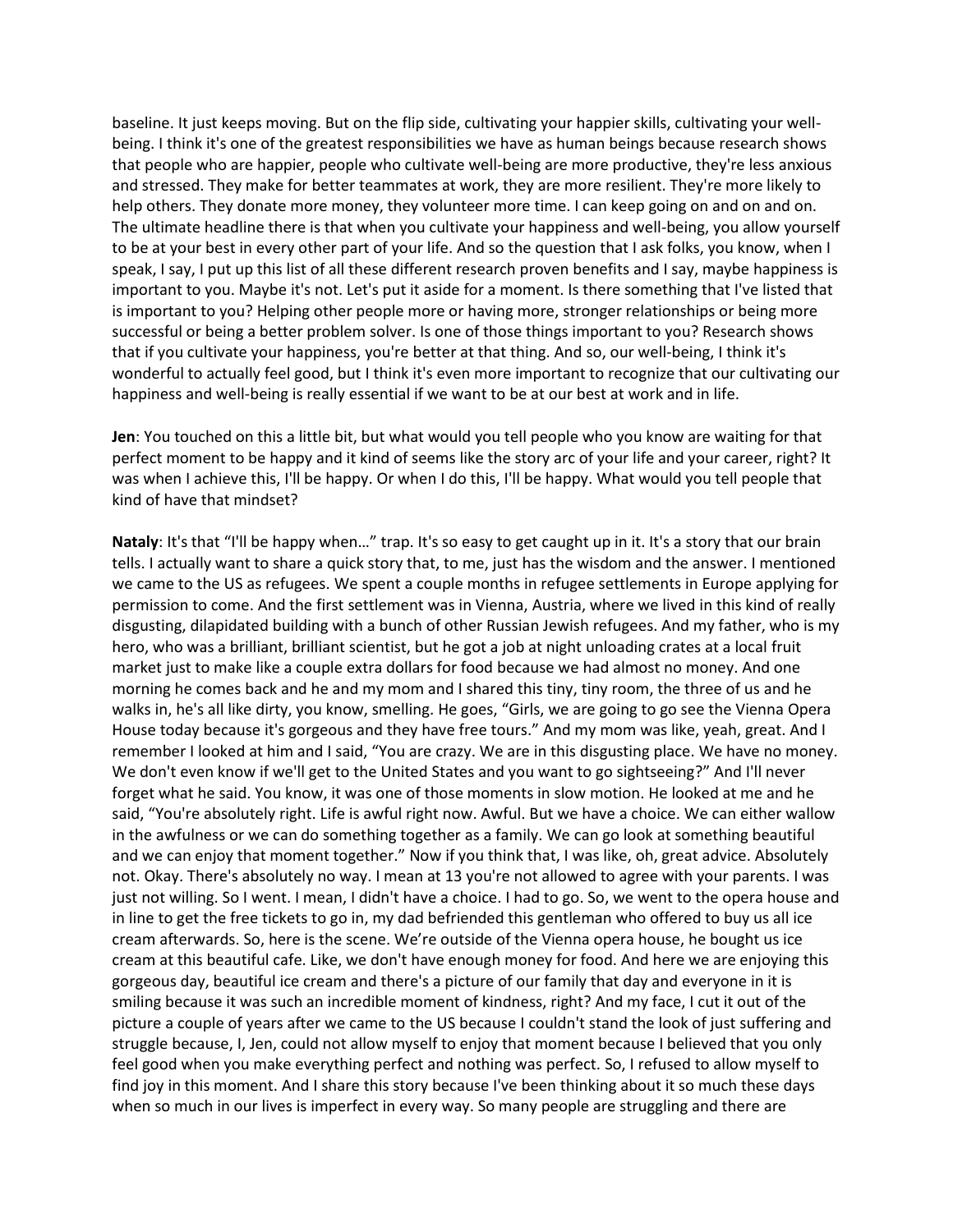challenges all the time that it is really easy to kind of give up on feeling okay or good or joyful and to say like, I'll only be happy when this is over or I'll only be happy when I know my family, everyone's fine, or I'll only be happy when I know there's no more uncertainty. Right? Because that's what we're saying when we say I'll be happy when. We're defining conditions for our happiness. And so, I know it's so easy right now to be in the future, to be in the, I'll be happy when, particularly in this challenge. And I share this story to encourage everyone to recognize that by practicing gratitude and kindness and acceptance and the bigger why and self-care and finding those moments of goodness in our lives as imperfect as they are, that is our fuel to keep going. That is actually the source of our resilience, which is the lesson my father was trying to teach me 30 years ago.

**Jen**: I was going to say maybe that was a foreshadowing of your future work and research into happiness. You know, this is the WorkWell podcast, so I do need to talk about the workplace. What's the biggest obstacle that you've seen in your work related to happiness in the workplace? Because I feel like historically, you know, people don't go to work to be happy, right? That's not what work is about. Work is about work. And more recently, I have, thankfully, seen that shift. So, what do you think the obstacles are to happiness in the workplace? And do you get any kind of pushback when you're talking about this?

**Nataly**: Yes. I'll take the second part first, Jen. The answer is yes and that's what I do for a living, right? I teach emotional health skills to leaders, to teams, to companies. I talk to companies all the time and yes, there are many, many leaders, many, many companies who look at me like I'm crazy. Even with all this research that I bring, even with all this research that's been published everywhere, and I feel like we have a mountain of research because they kind of look at, well, happiness and well-being of employees, like, yeah, what does that have to do, like that is not my responsibility at work. So absolutely get a lot of pushback. I try to approach it with compassion. Maybe it's why we get to work with so many great companies because I used to be that person. I used to be that executive. I used to be that person who would think that it's absolutely ridiculous to talk about happiness at work. You should talk about revenue and success and achievement and motivation, right? So, I really understand, and I try to counter that with research and that is kind of the best tool that I have. To the first part of your question of the biggest impediment to happiness at work, I really believe that it is our, I guess the word assumption I would use, that when we come to work somehow, we chop off a piece of our humanity. Like somehow when we come to work and become employees, we can put away any of our human emotions and become robots or something. I think the biggest impediment to happiness at work is not recognizing that we are not employees, we are human beings. And the same human being who had a stressful morning at home is coming to work. And that stress does not get left behind the door. That's stress as part of that human. The same human being who had quite a wonderful morning with their family or because they exercise, then it fuels them or because they meditated and, and fuels them is now coming to work with better ability to get their work done. And so, to me, recognizing that we are humans first and employees, managers, leaders, teammates, that's just a function that we fulfill, is the core to shifting our recognition of why employee happiness and well-being is absolutely essential. And it's that recognition that as human beings, we have feelings, we have emotions, and we don't leave them at the door when we come to work. And you know what, you mentioned, there's a shift. I'm seeing it, too. This might sound really weird, but in this crisis, I am seeing more and more companies shift from looking at well-being of employees as a nice to have to a must have. And it feels weird to celebrate that, but I celebrate that and I always want to highlight those companies because I think what we're learning in a challenging time is that unless we invest in the happiness and well-being of ourselves at work, we are truly not able to get through the inevitable challenges and change. We're in a huge challenge, but there are challenges all the time. Actually, the next book that I've started just working on, the working title is, "Struggle as Optional" and it's a guide for how to help you get through challenges at work with a little